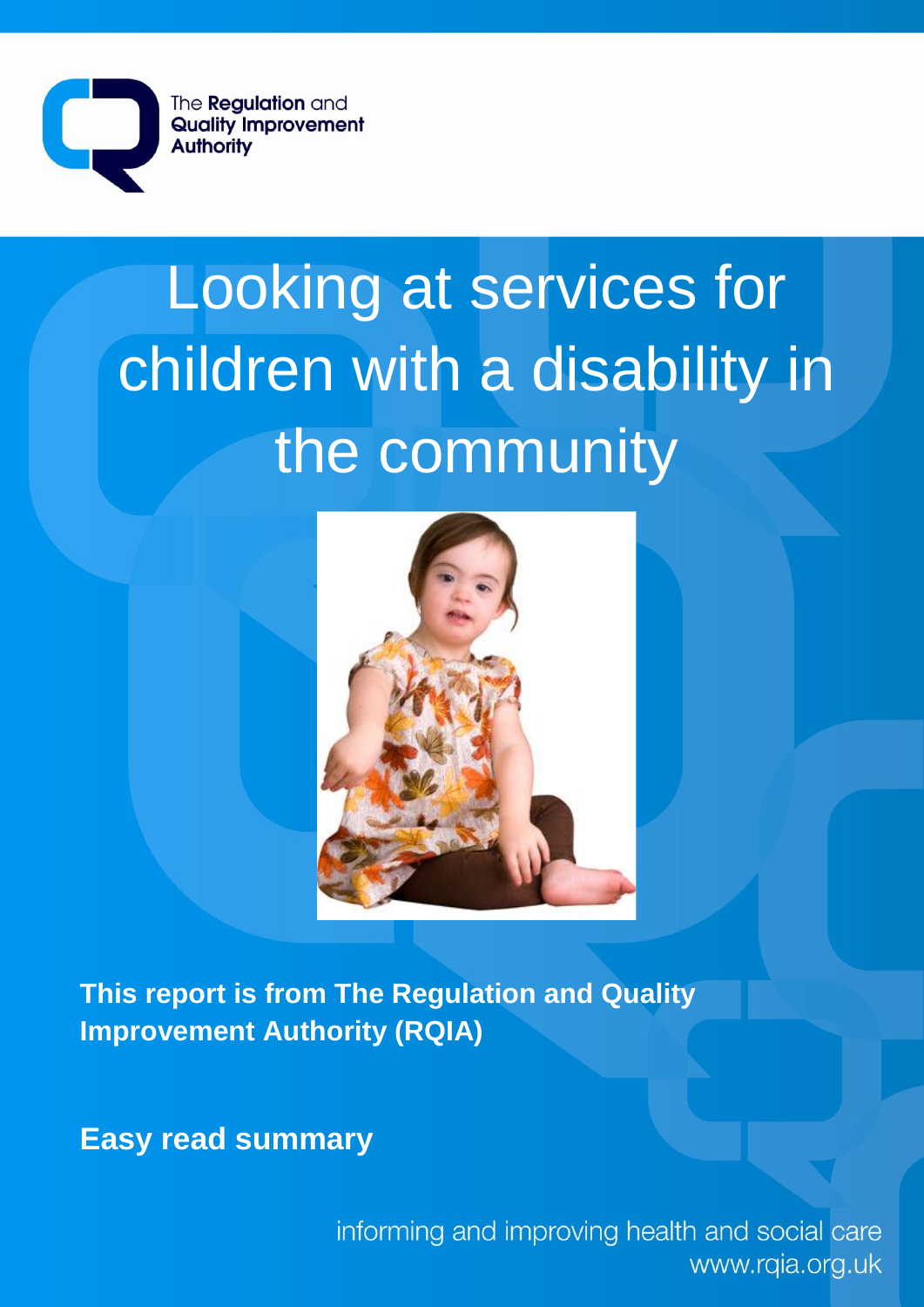

#### **Who we are**

We are **The Regulation and Quality Improvement Authority, RQIA** for short.

We check up on health and social care services in Northern Ireland. We check:



- how good the services are at looking after children
- how easy it is for children to get the services they need

| <b>BUSINESS PROPERTY OF THE STATE OF THE CONTROL CONTROL</b>                                                                                    |  |
|-------------------------------------------------------------------------------------------------------------------------------------------------|--|
|                                                                                                                                                 |  |
|                                                                                                                                                 |  |
|                                                                                                                                                 |  |
|                                                                                                                                                 |  |
| <b>TAXIONALISTA LIITALISTA LIITALISTA LIITALISTA LIITALISTA</b>                                                                                 |  |
| VALORIALORIALORIALORING PROPINSITÄÄTTÄÄTTÄ                                                                                                      |  |
| VACOUS COVALISTS ACCUSE OF THE TRANSPORTATION OF A                                                                                              |  |
| <b>VALUE AND RESIDENCE OF A STATE OF A STATE OF A STATE OF A</b>                                                                                |  |
| VALORALORRA EN LORRA EN EN PLOYALORRA EN LORR<br><b>TACTURE TRESTRESS RESISTENTIALS</b><br><b>TAXIOTA CONTACTIVISTICO IN CONTACTIVISTICO IN</b> |  |
| <b>TENTRATIVATIVATIVATIVATIVATIVATIVATE</b>                                                                                                     |  |
| <b>TASTASTASTASTASTASTASTASTASTASTASTAST</b> A                                                                                                  |  |
| <u>Telephistric programmation and the programmation</u>                                                                                         |  |
| <b>The TACTAGE AGE THE TACTAGE THE TACTAGE AND THE TACTAGE</b>                                                                                  |  |

**This report is about what we found out when we checked on health and social services for children with a learning disability.**

We checked on services in **5 Health and Social Care Trusts**.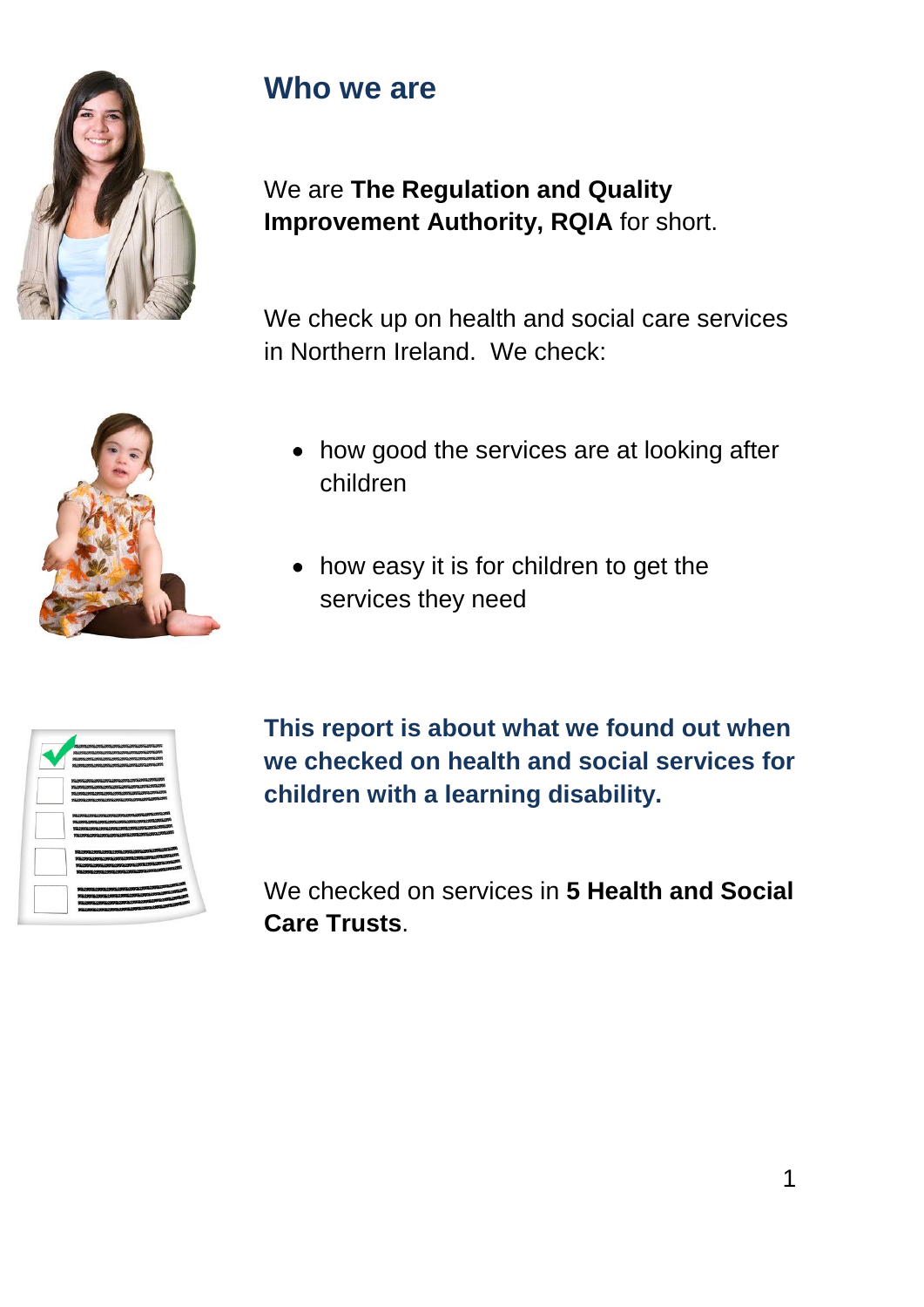

# **What services should be like**

Children with a disability should be able to get **child centred services**.

This means that services should look at what is right for each child.



The services should:

- 
- be easy for children to use
- listen to what the children want and need
- listen to what carers and family say about the needs of their child and their family



# **What we found out**

#### **Money**

It was hard to work out how much money is being spent on services for children because staff often work in children's services as well as adult services.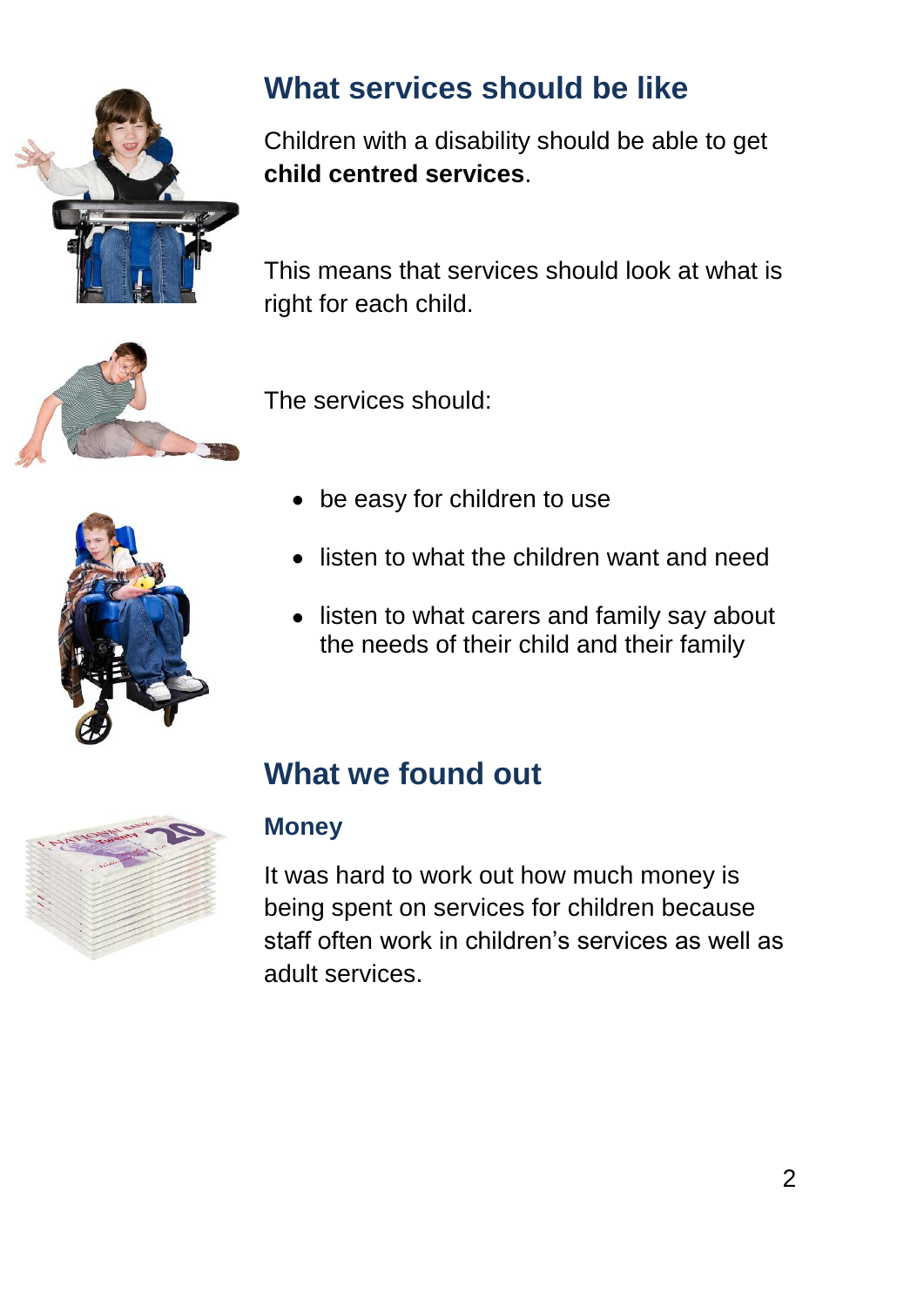

# **What we found out**

#### **Staff**

Each Trust has a different way of organising its staff.

Most community services for children are run by social workers and community learning disability nurses.

Other people that work in community services are:

- clinical psychology staff that can help you with your thoughts, feelings and behaviour
- speech and language therapists that can help you with your speech and other issues.



The staff that we met do their best to help children with a disability and their families.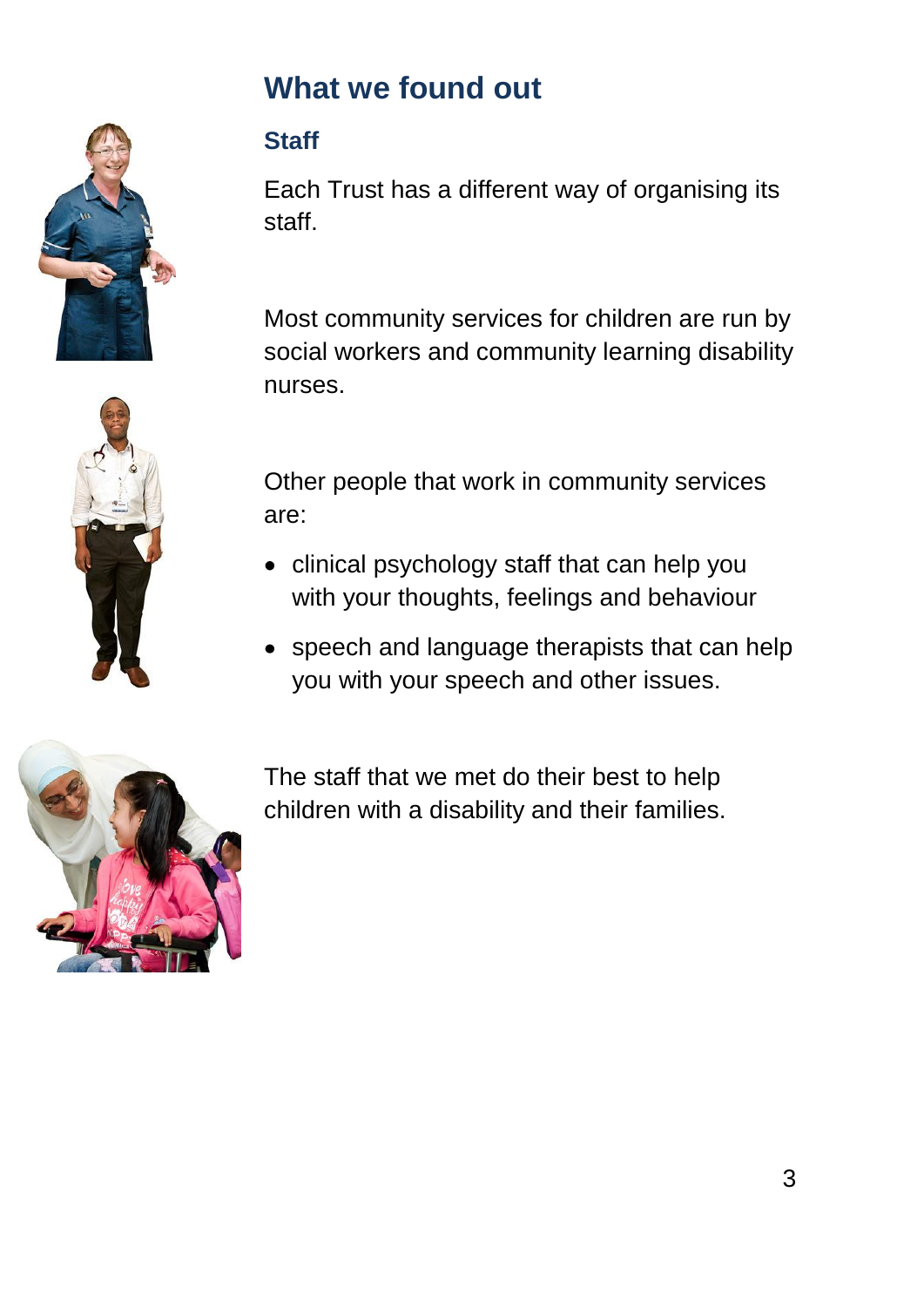### **What we found out**

#### **Services**



We found there were big differences in the services that children can get from one Trust to another.



Services do not have clear ways of working together.

We could not find out how Trusts shared information about good ways of working with children.



Some services had ways to check if what they do helps children with disabilities, but most services have no way of checking.



Each Trust said there are services children need, but that they did not have those services at present.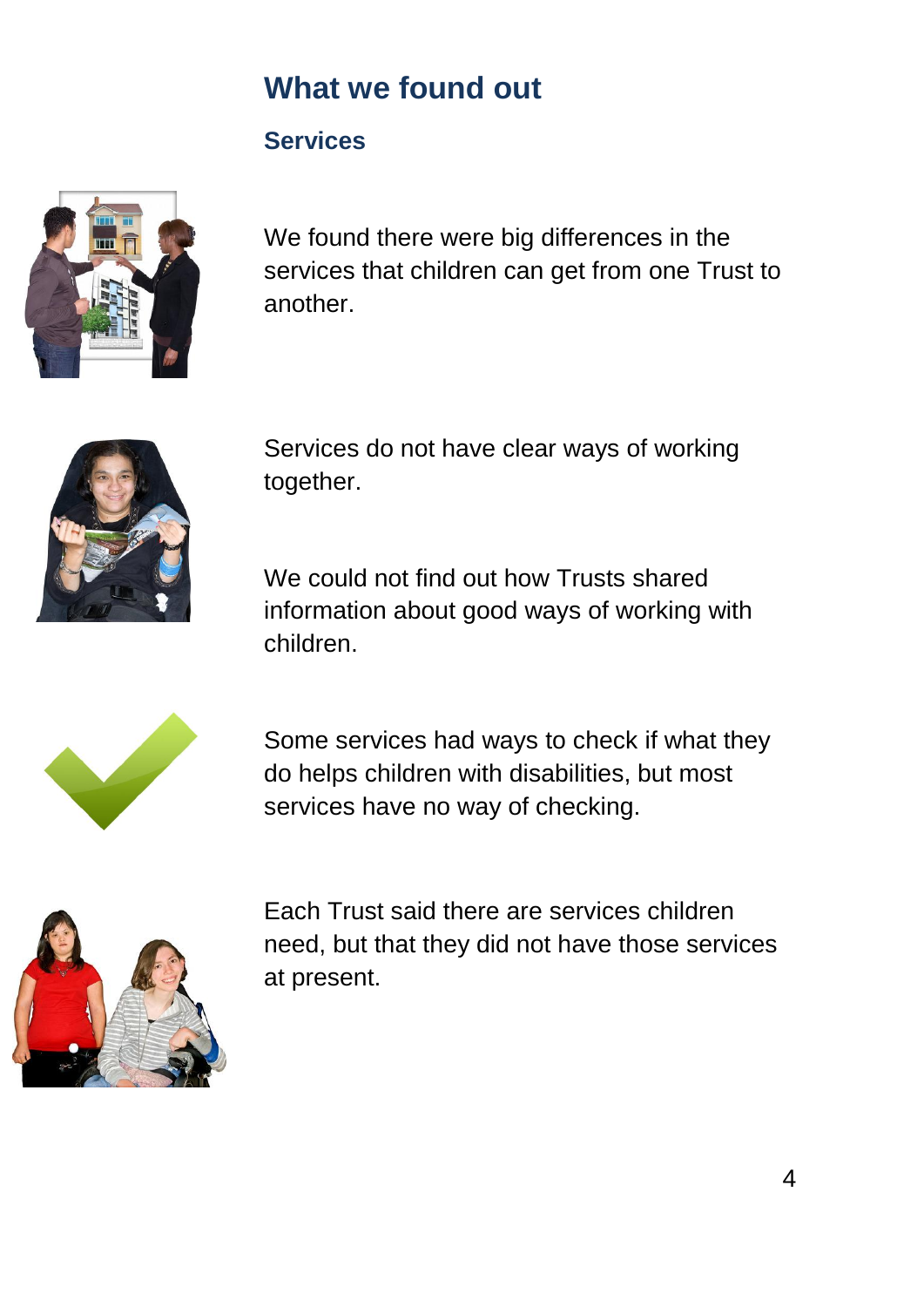### **What we found out**

#### **More about Services**

A lot of children have to use the **Iveagh Unit**.

There are no services in the community that they can use instead.

This means children can end up having to go back into hospital while staff work out what help and treatment they need.

# **What we found out**

#### **Children with a disability and their families**

There is good information about what helps and the treatment given to children.

But, there is not good information to show how the help and treatment is really supporting children to have a good life and do as well as they can.

Each Trust has a way of finding out what children and their families think.



**Our House** 

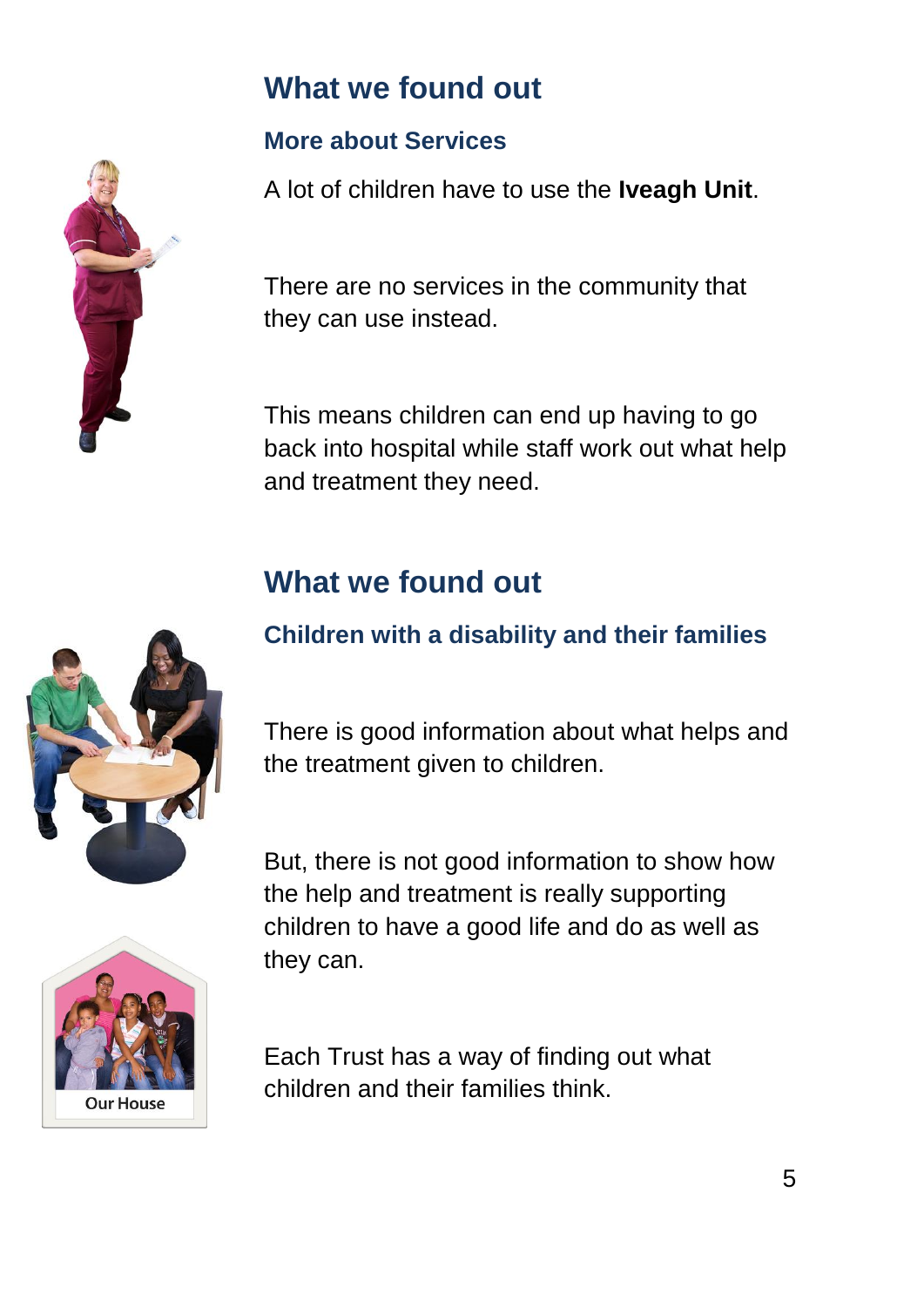

Some families told us that it was hard to get good information.

They were frustrated when it took a long time to get **respite care** - this is when families can get a break from caring for someone.



Families of children on the **autistic spectrum** told us they are worried about their children getting the right help and support.



### **What should happen next?**

It is important that there is good, up to date information about the social care and health needs of children with a disability.



This information should be gathered in the same way in each Trust.

There should be ways of checking how well services are doing in supporting and looking after children.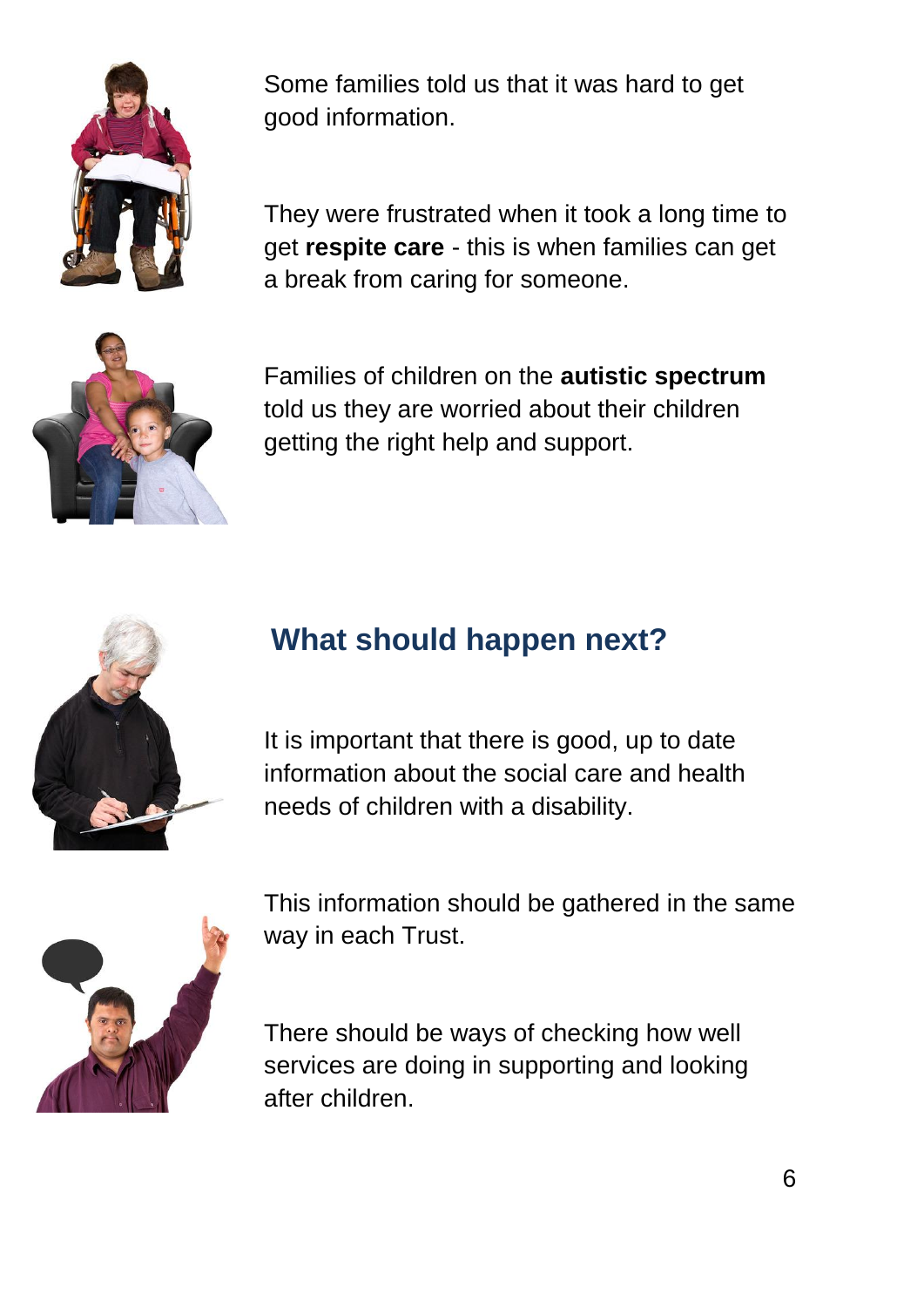

Staff should get the training they need to do their jobs well.

Staff in all the Trusts should all be working in similar ways.

The Trusts must work with the parents, carers and other people that speak up for the rights of children with a disability.



They must do this to make sure services meet the needs of children and their families.

Services for children have changed and got better since the **Bamford Review**.

The **Bamford Review** is an Independent Review of Mental Health and Learning Disability in Northern Ireland (2008).



But, there are more changes to be made.

This report has been shared with the people who pay for the services.